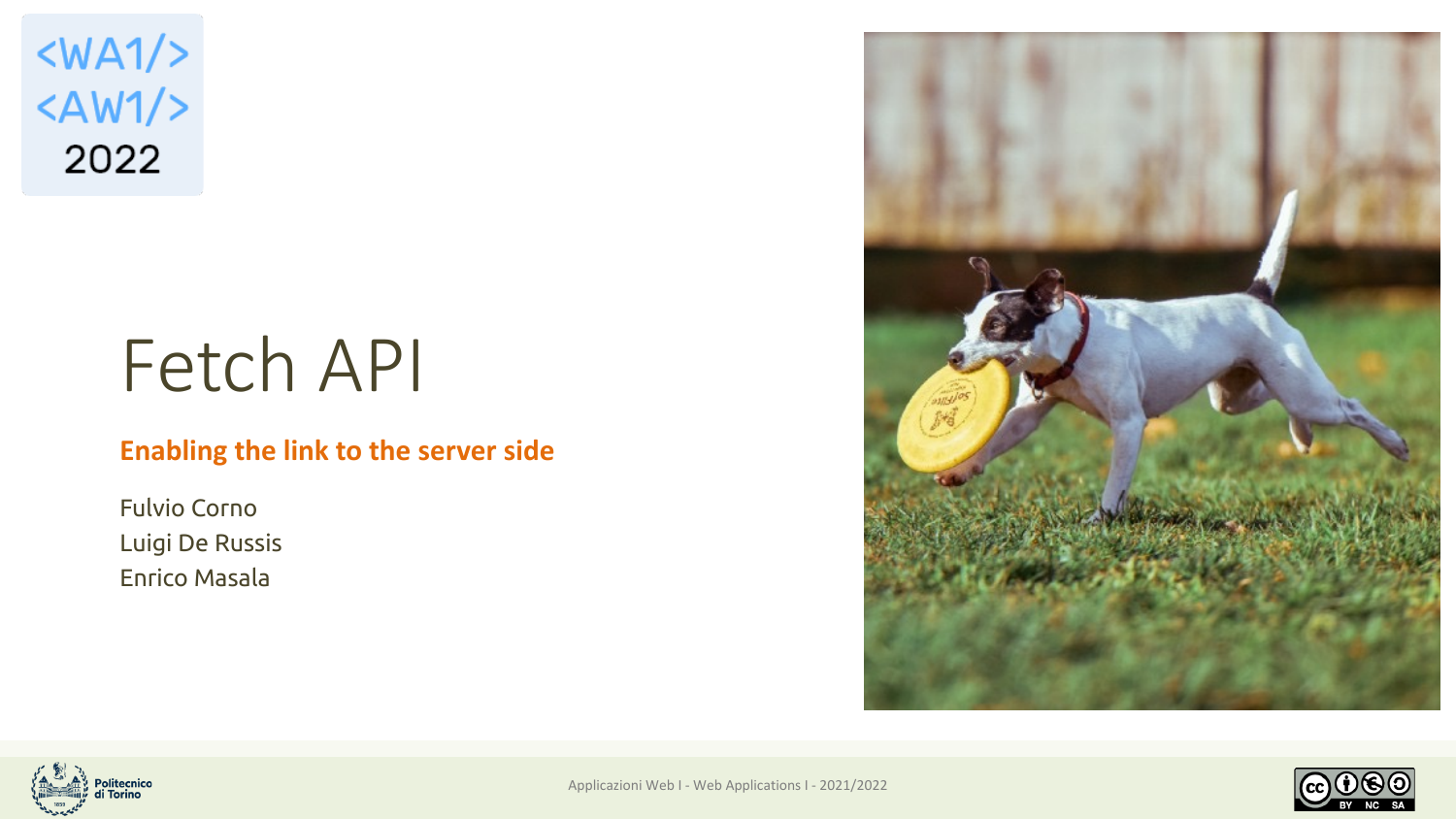# Goal

- Loading data asynchronously
- Sending asynchronous HTTP requests
- Handling multiple requests
- Using alternative libraries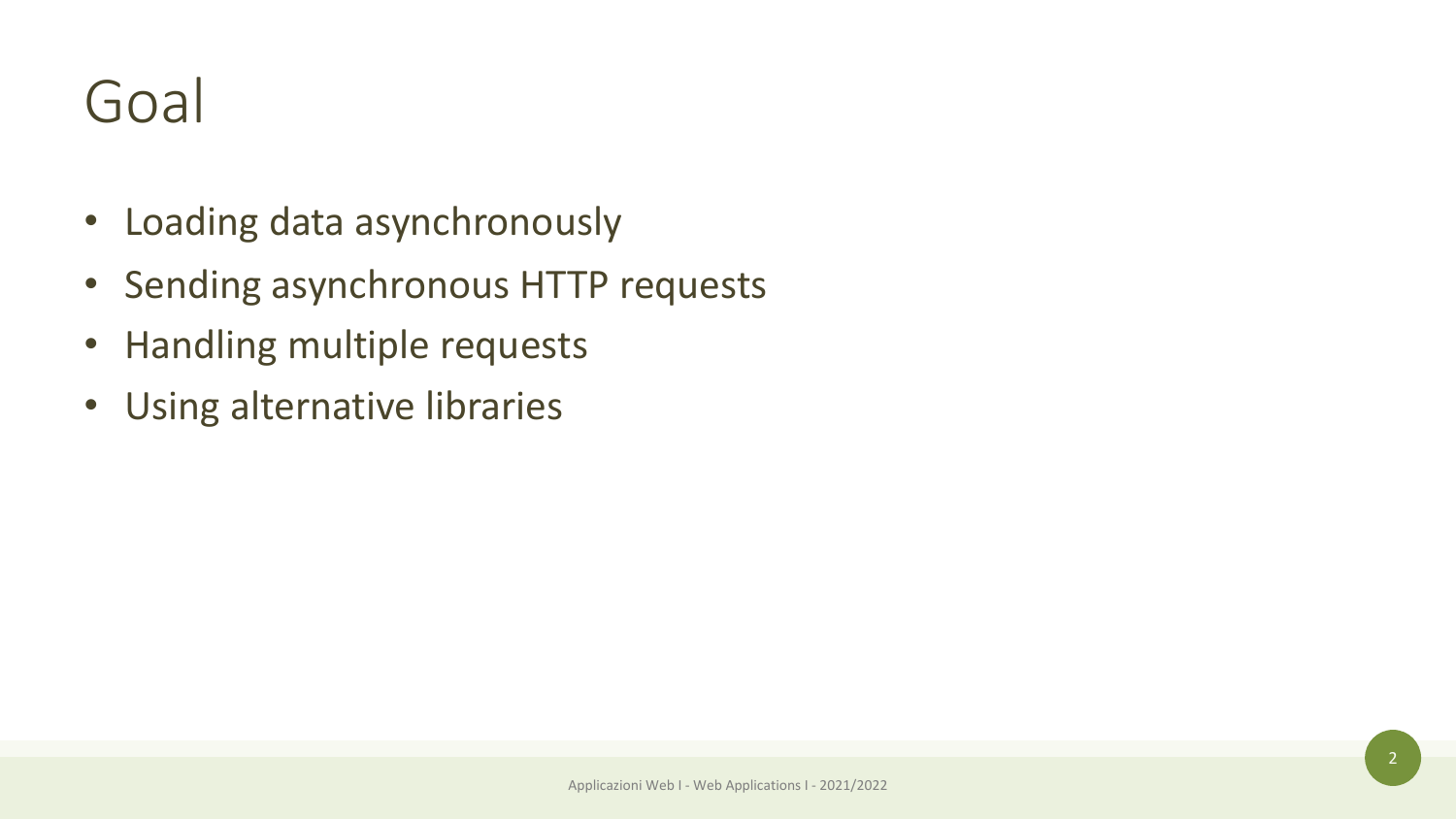

JavaS Chap

Mozi Web Web https:/

# **ASYNCHRONOUS JS REQUESTS**

Fetch API

Applicazioni Web I - Web Applications I - 2021/2022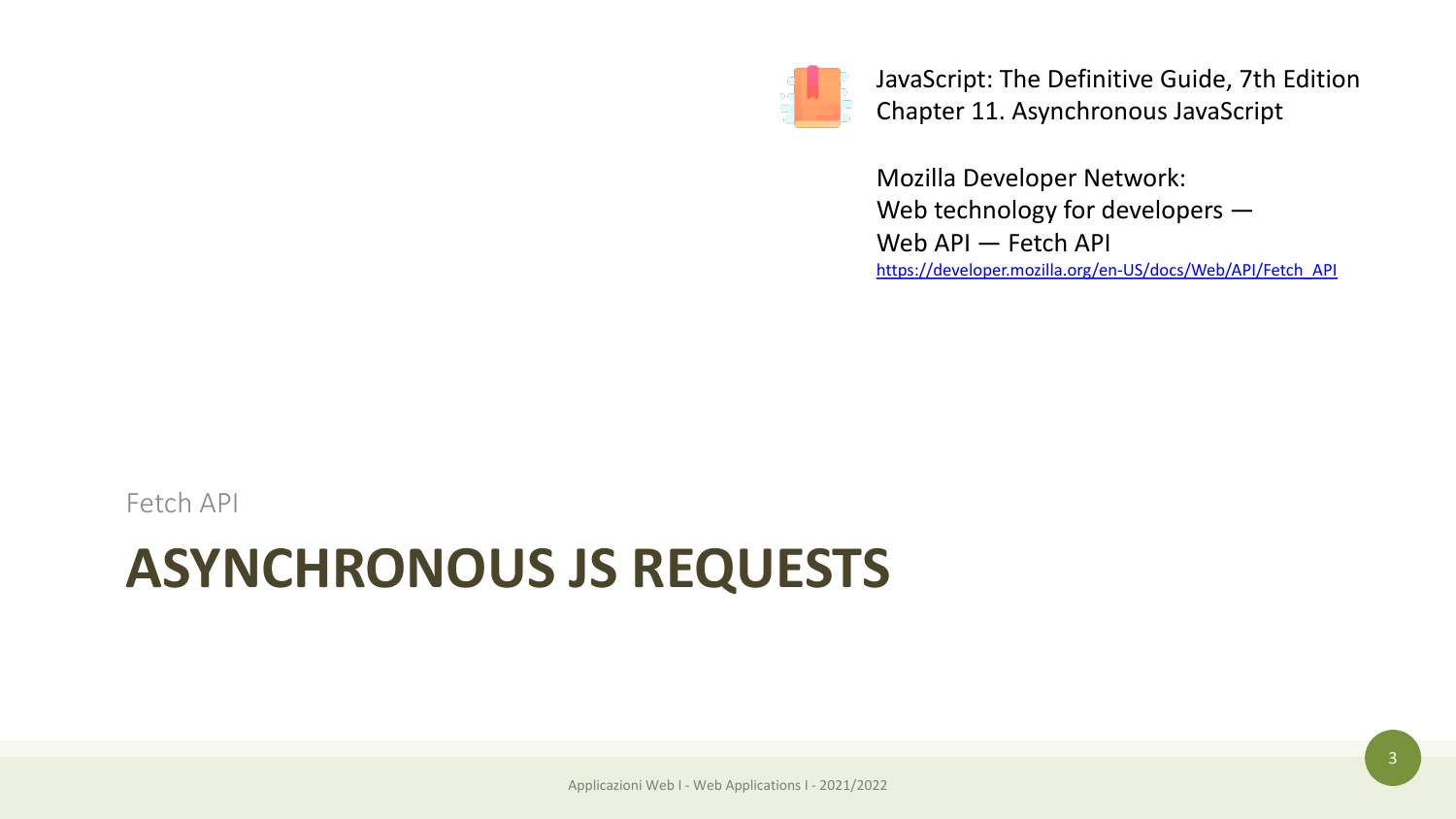#### Asynchronous API Data Transfers

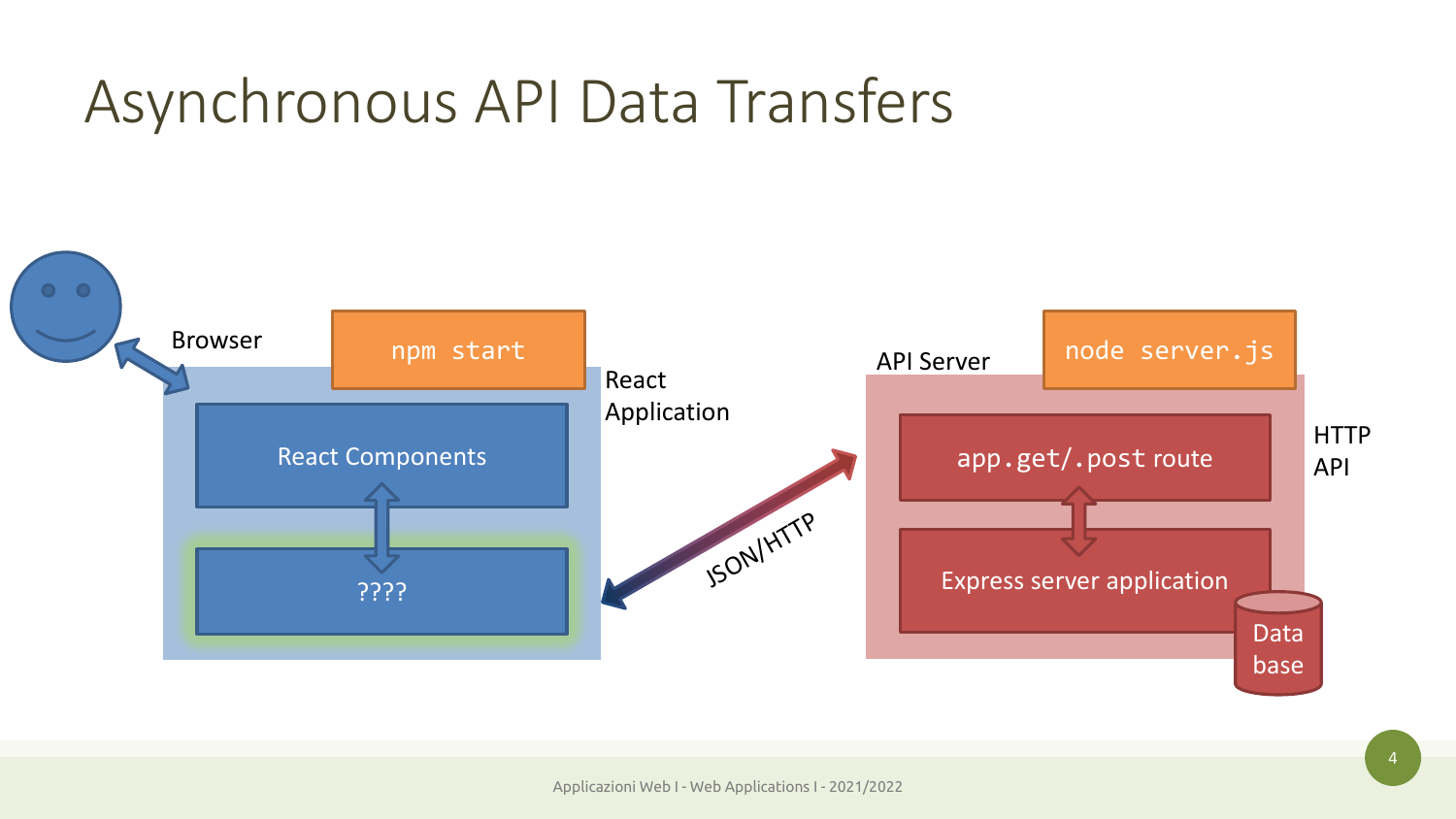#### Asynchronous API Data Transfers

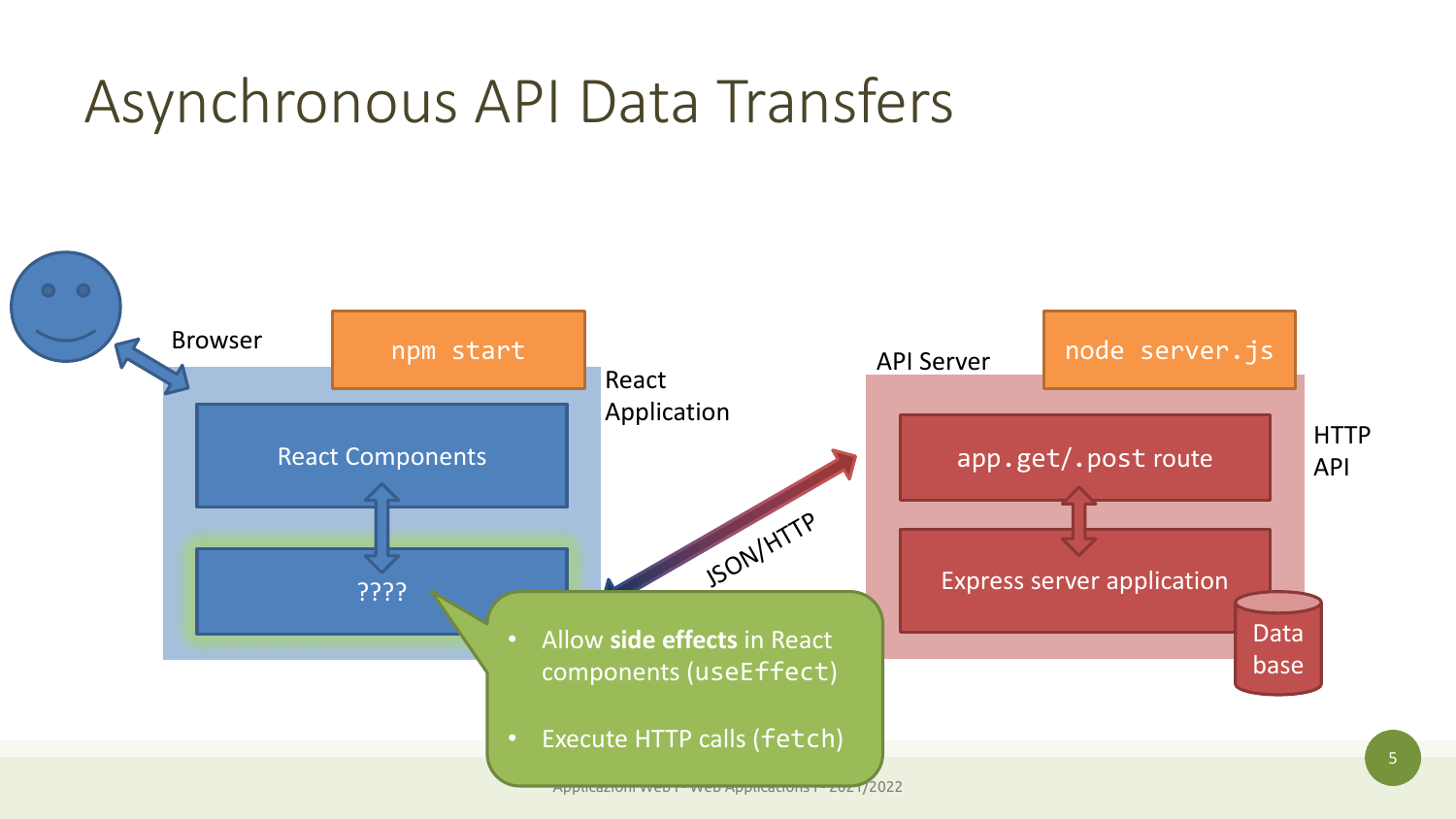# How to Exchange Data Asynchro

- Make asynchronous HTTP requests using brow
- Use the Fetch API, i.e., **fetch()** method
	- Parameters: URL of the resource, object with reque
	- Default request type: GET
- Available in almost any context (e.g., from win
- Returns a **Promise** that will resolve once the load
	- $-$  Resolves to the **Response** object, that allows to ac transaction and the content
	- The promise is rejected only in case of network errors

https://developer.r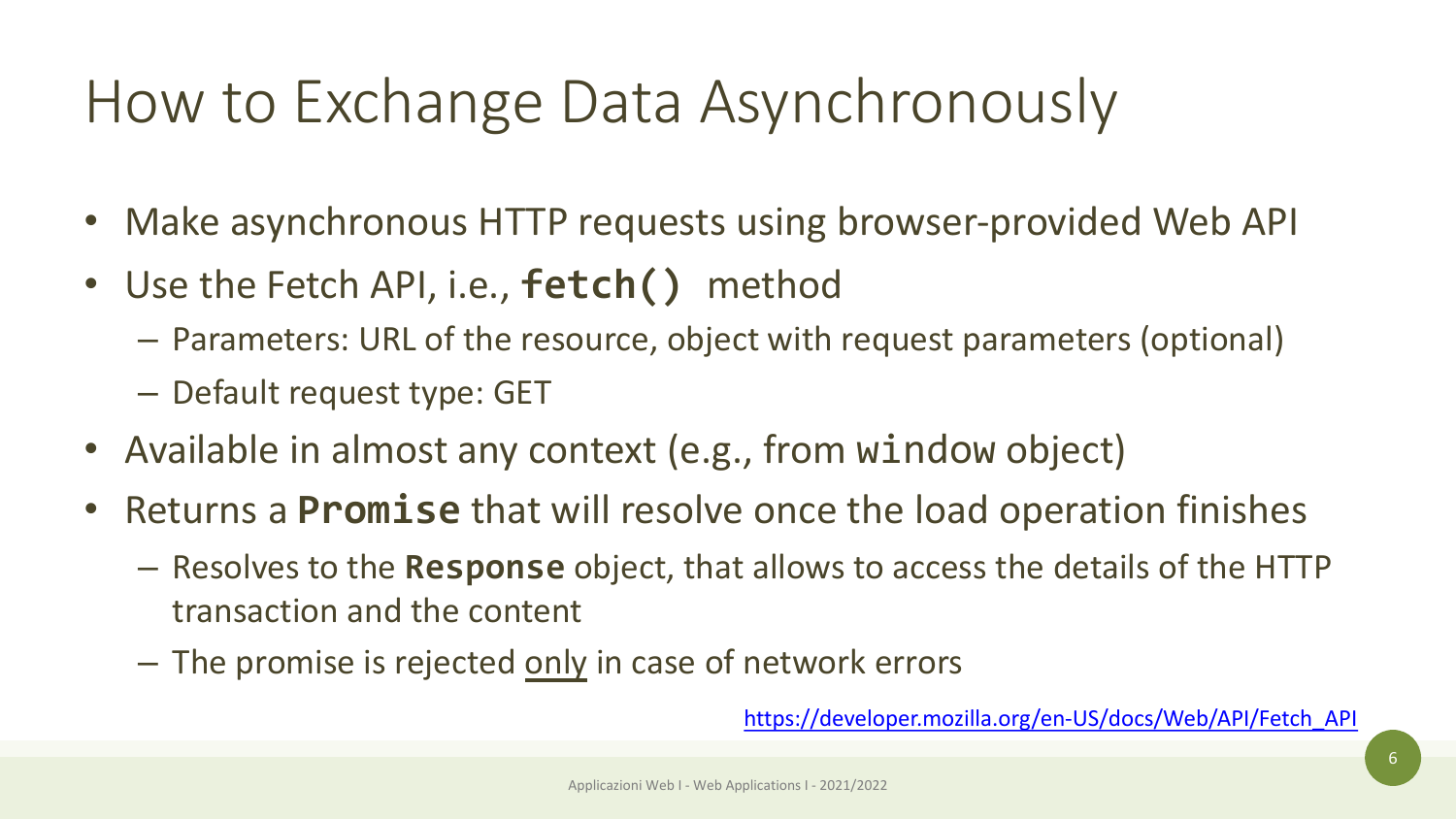# Example

• Just handle the promise (. then or await)

```
fetch('http://example.com/exams.json')
  .then((response) => {
    return response.json();
 })
  .then((data) => {
    console.log(data);
  })
```

```
const response = await
    fetch('http://example.com/exams.json');
const data = await response.json();
console.log(data);
```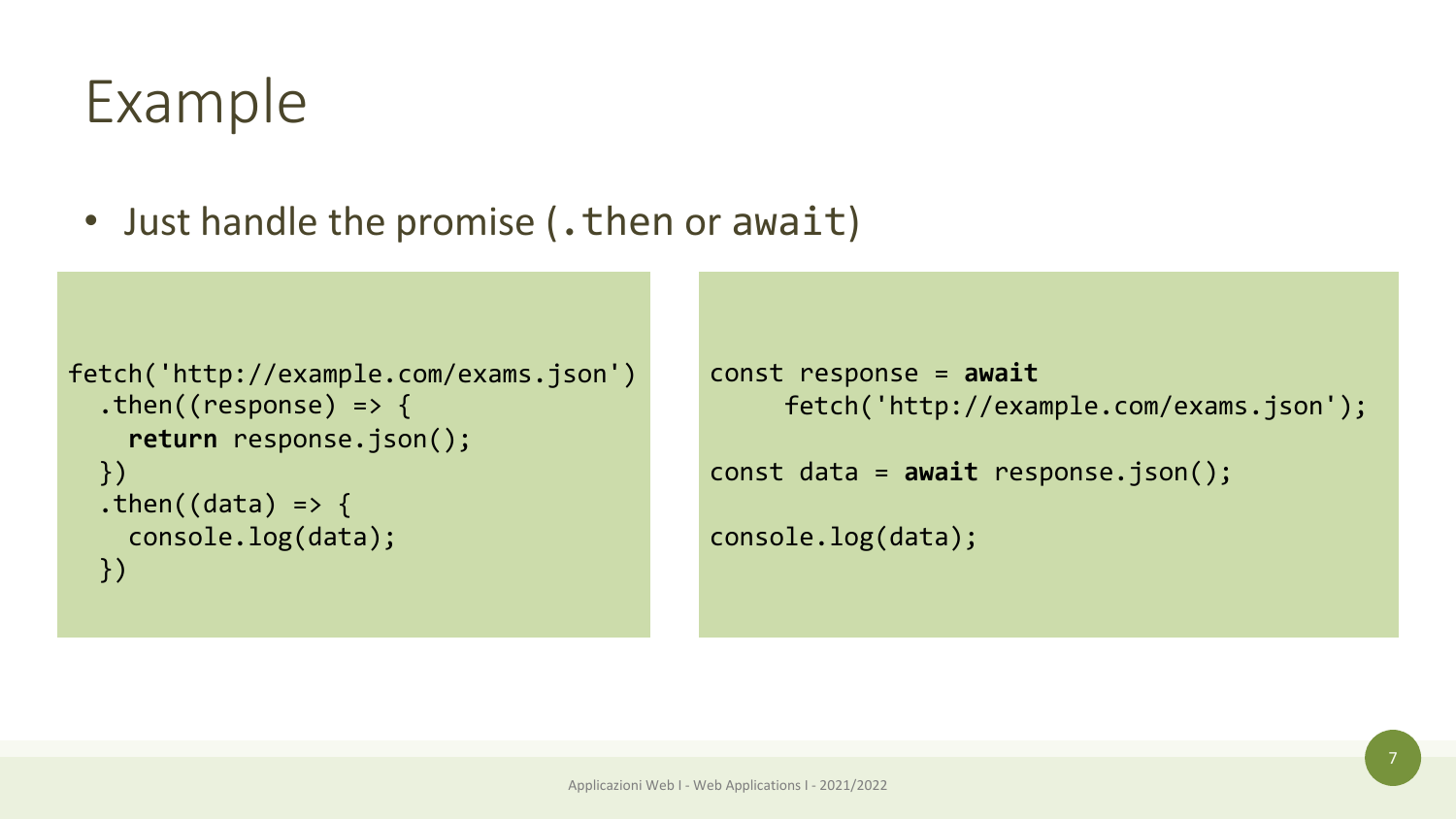# Response Object

- The fulfilled Promise returns a Response obje
- Main properties
	- $-$  Response.ok (boolean): HTTP successful (code 20
	- Response.status, Response.statusText
	- Response.headers: collection of HTTP headers of
	- Response.url: final URL (potentially after HTTP re
	- Response.body: a readable stream of the body content

https://develope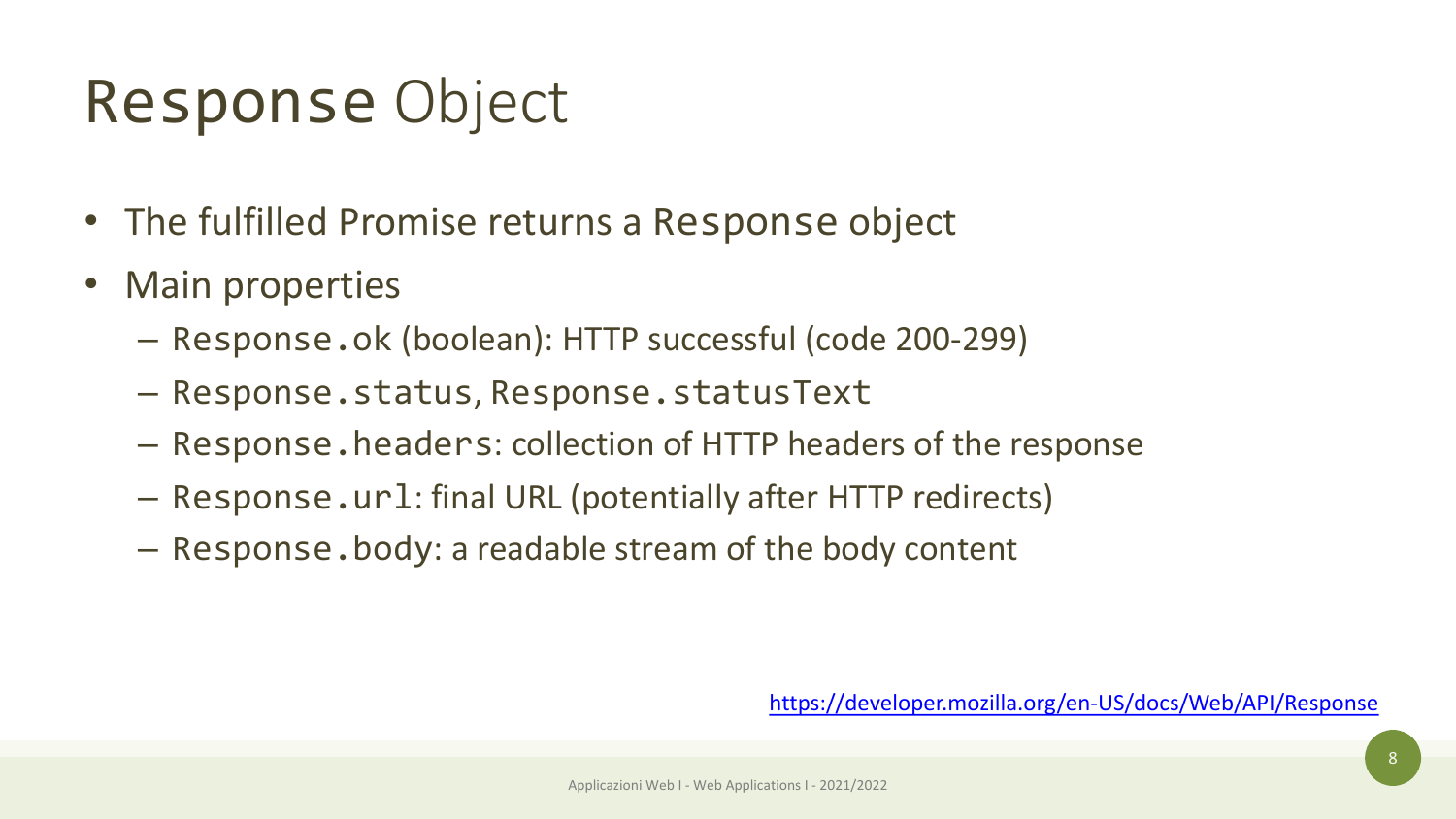# Accessing Response Headers

```
fetch('http://localhost/data.json')
  .then(response => \{console.log(response.headers.get('Content-Type'));
    console.log(response.headers.get('Date'));
    console.log(response.status);
    console.log(response.statusText);
    console.log(response.type);
    console.log(response.url);
  }
```
 $\overline{c}$ 

 $\overline{\mathsf{S}}$ 

http://www.com/controll-<br>between the controllers of the controllers of the controllers of the controllers of the controllers of the con<br>controllers of the controllers of the controllers of the controllers of the controller

404

 $\mathsf{N}$ 

 $\cup$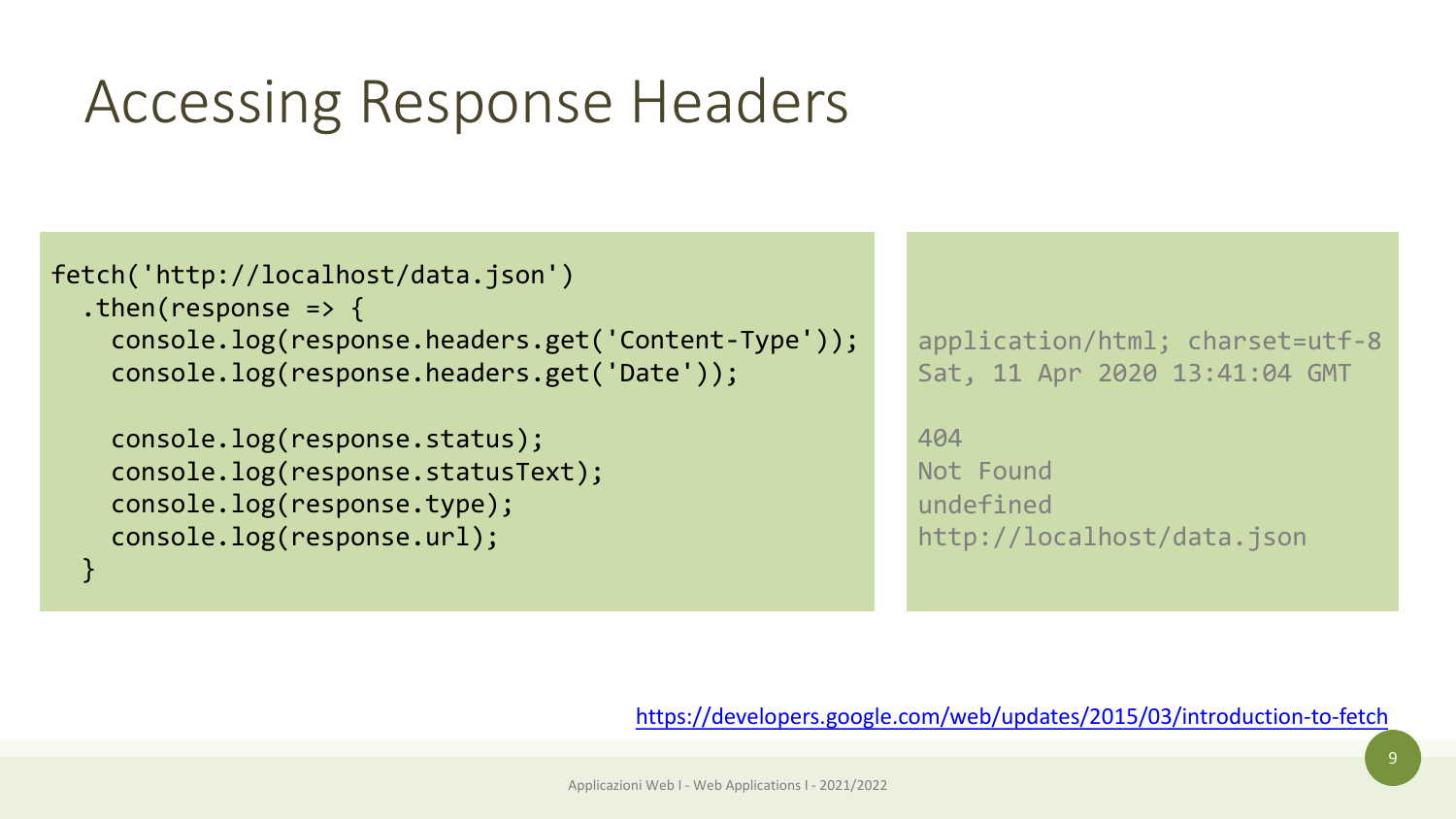# Error Handling

- Promise is only rejected for non-HTTP errors (e.g., network connection error)
	- Any HTTP status value (200 OK, 404: Not found, 500: Internal server error, ...) returns a **fulfilled** Promise
- *Suggested* error handling approach:
	- Check response.ok: true for HTTP status 200-299
	- Check content type header (depends on the application needs)
	- Provide a catch() for other types of errors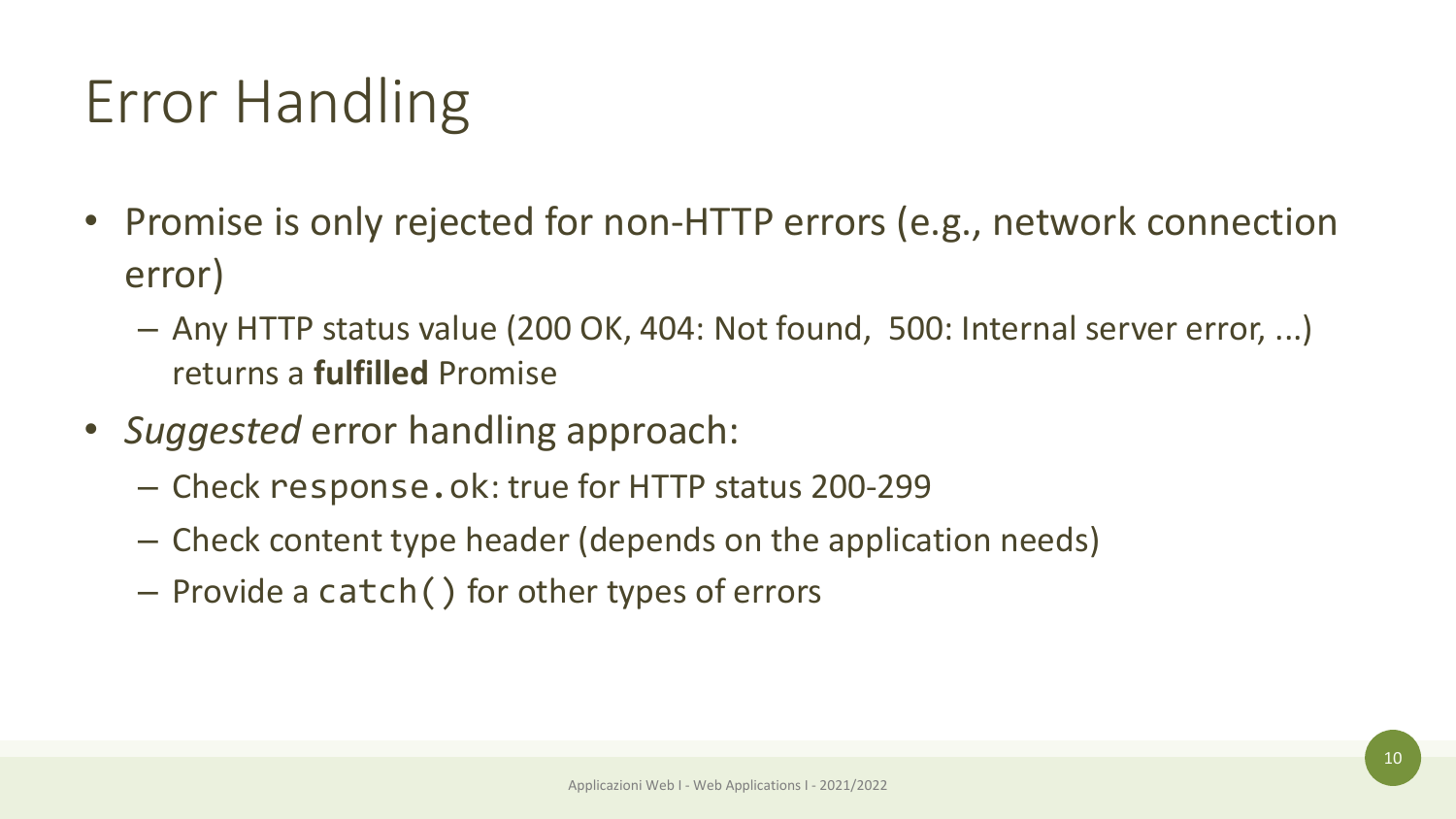# Example: Error Handling

```
fetch(url)
  .then(response => {
    if (!response.ok) { throw Error(response.statusText) }
    let type = response.headers.get('Content-Type');
    if (type !== 'application/json') {
        //then() returns a rejected promise if something is thrown
        throw new TypeError(`Expected JSON, got ${type}`)
    }
    return response;
  })
  .then(response => \{//...
  })
  .catch(err => console.log(err)) // either the throw value or other errors
```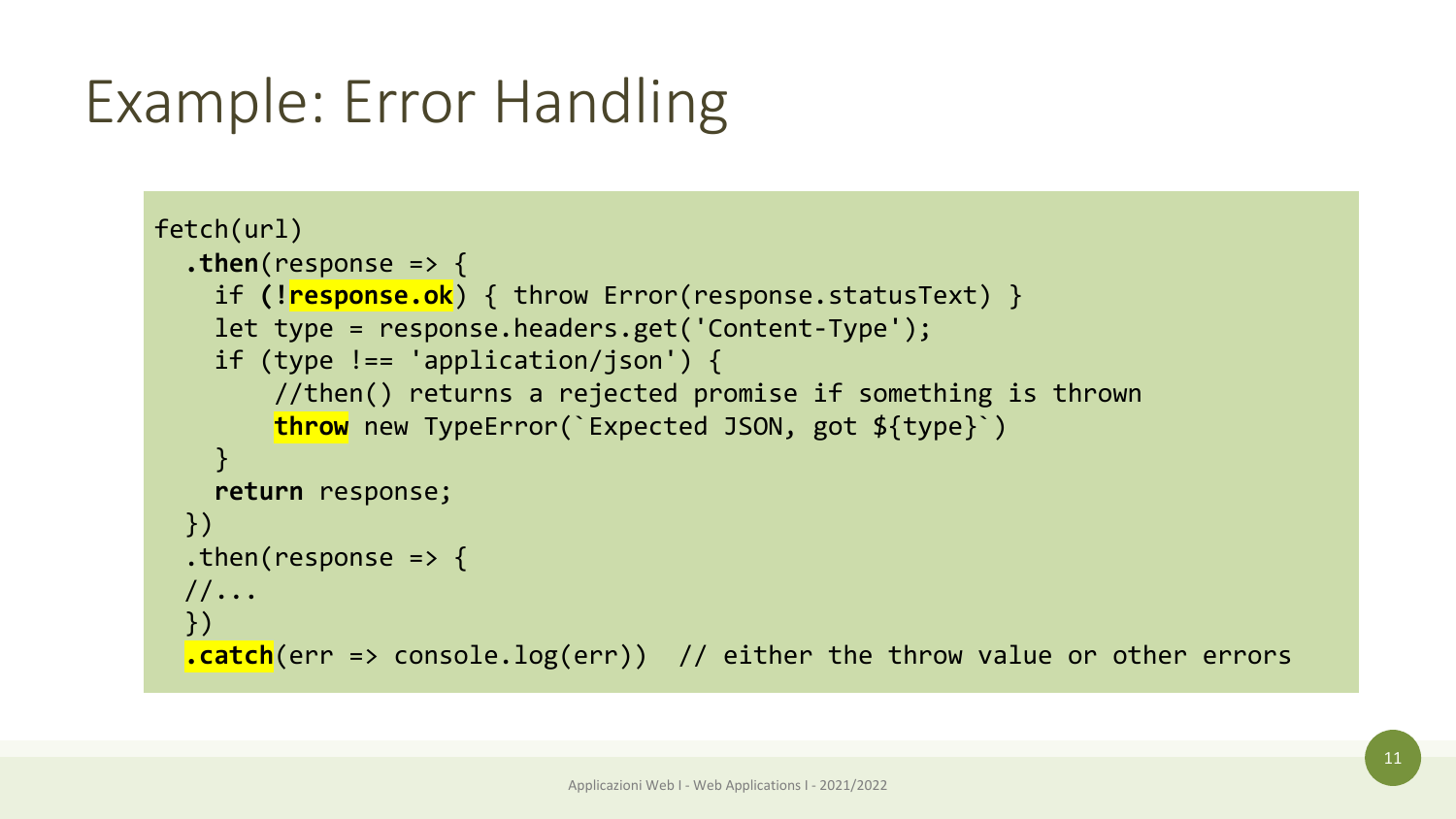# Fetch Options

- const *fetchResponsePromise* = fetch(
- Main properties of (optional) init object
	- method
	- headers (an object with a property per each head
	- body
	- mode (cors, no-cors, same-origin)
	- $-$  credentials (omit, same-origin, include), to send
	- $-$  signal: an AbortSignal object instance to commur

https://developer.mozilla.org/en-US/docs/V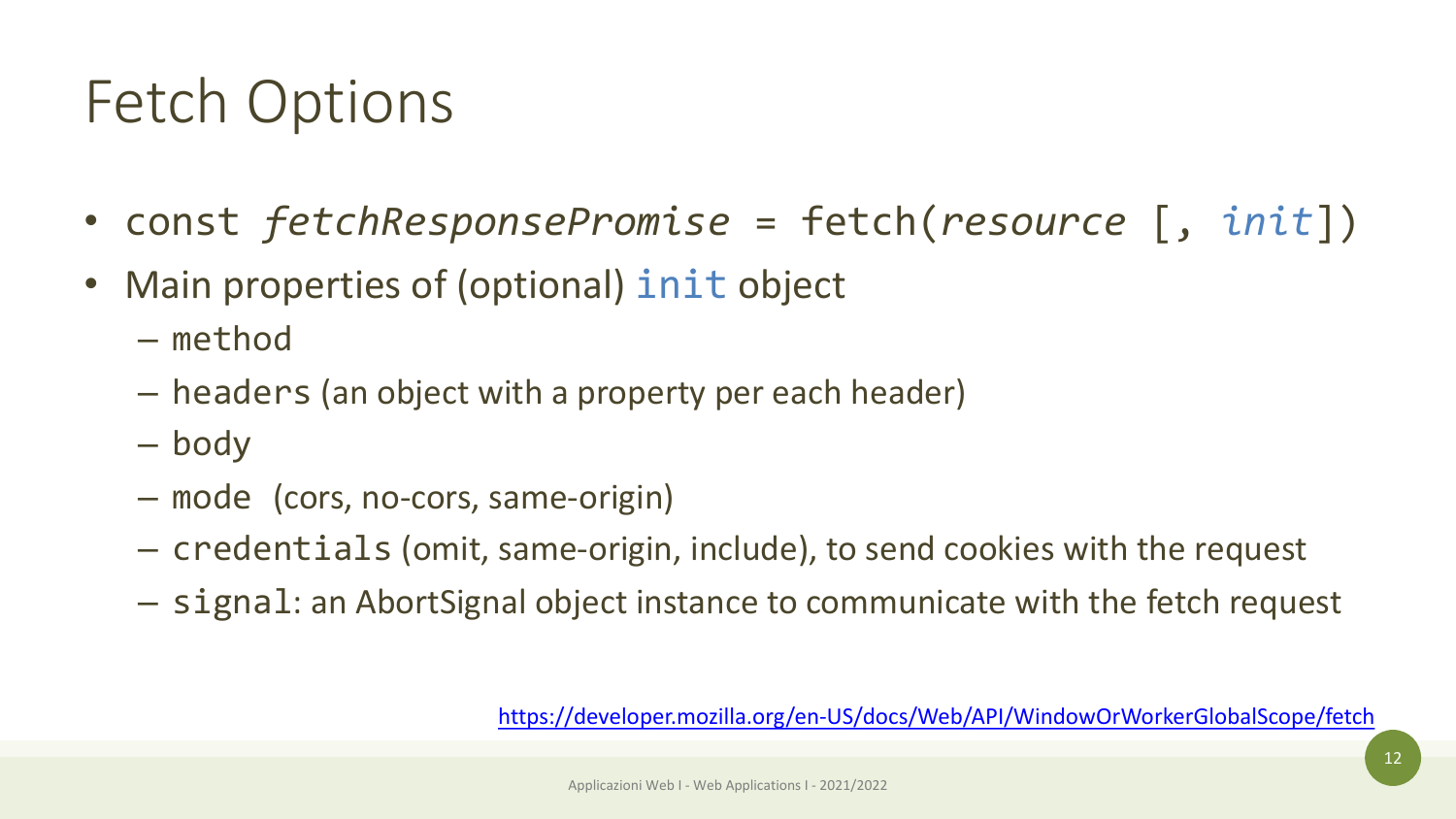# Example: POST with JSON content

```
let objectToSend = {'title': 'Do homework' , 'urgent': true, 'private': false, 
'sharedWithIds': [3, 24, 58] };
fetch(url, {
    method: 'POST',
    headers: {
      'Content-Type': 'application/json',
    },
    body: JSON.stringify(objectToSend), // Conversion in JSON format
  \left| \cdot \right|.catch(function (error) {
    console.log('Failed to store data on server: ', error);
  });
```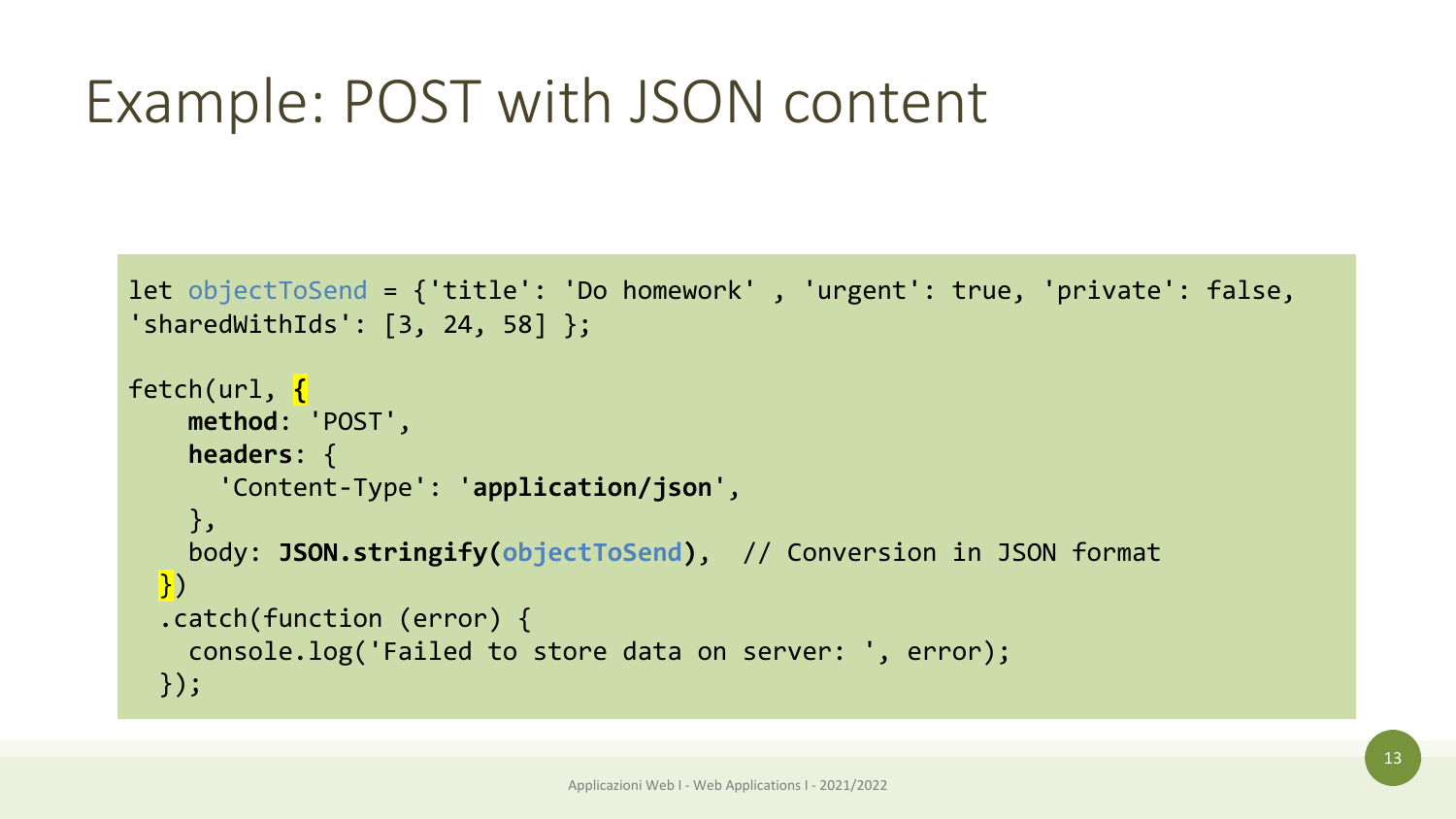# Reading The Response Body

- Can use (**only once**) one of the following methods
	- …then the body is "**consumed**"
- These methods also return a Promise, which return
	- response.**text**(): as plain text (string)
	- $-$  response. **json**(): as a JS object, by parsing the body
	- response.formData(): as a FormData object
	- response.blob(): as Blob (binary data with type)
	- response.arrayBuffer(): as ArrayBuffer (low-level
- response.body is a ReadableStreaming object to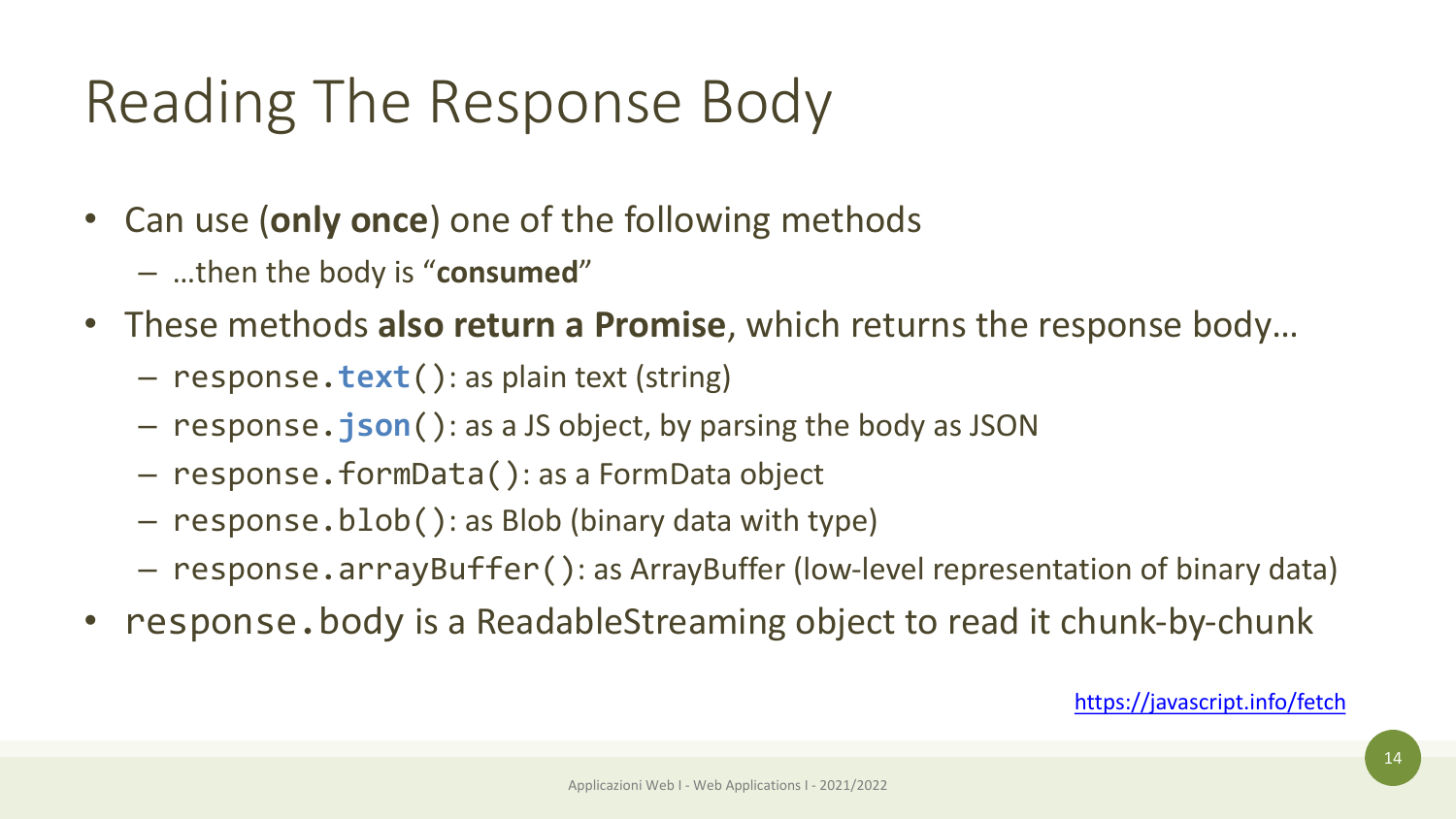#### Sequential Fetches

• Easy with async: no need to nest another fetch in . then () method

```
const getFirstUserData = async () => {
  const response = await fetch('/users.json'); // get users list
  const users = await response.json(); // parse JSON
```

```
const user = users[0]; // pick first user
```

```
const userResponse = await fetch(`/users/${user.name}`); // get user data
const userData = await user.json(); // parse JSON
```

```
return userData;
```
}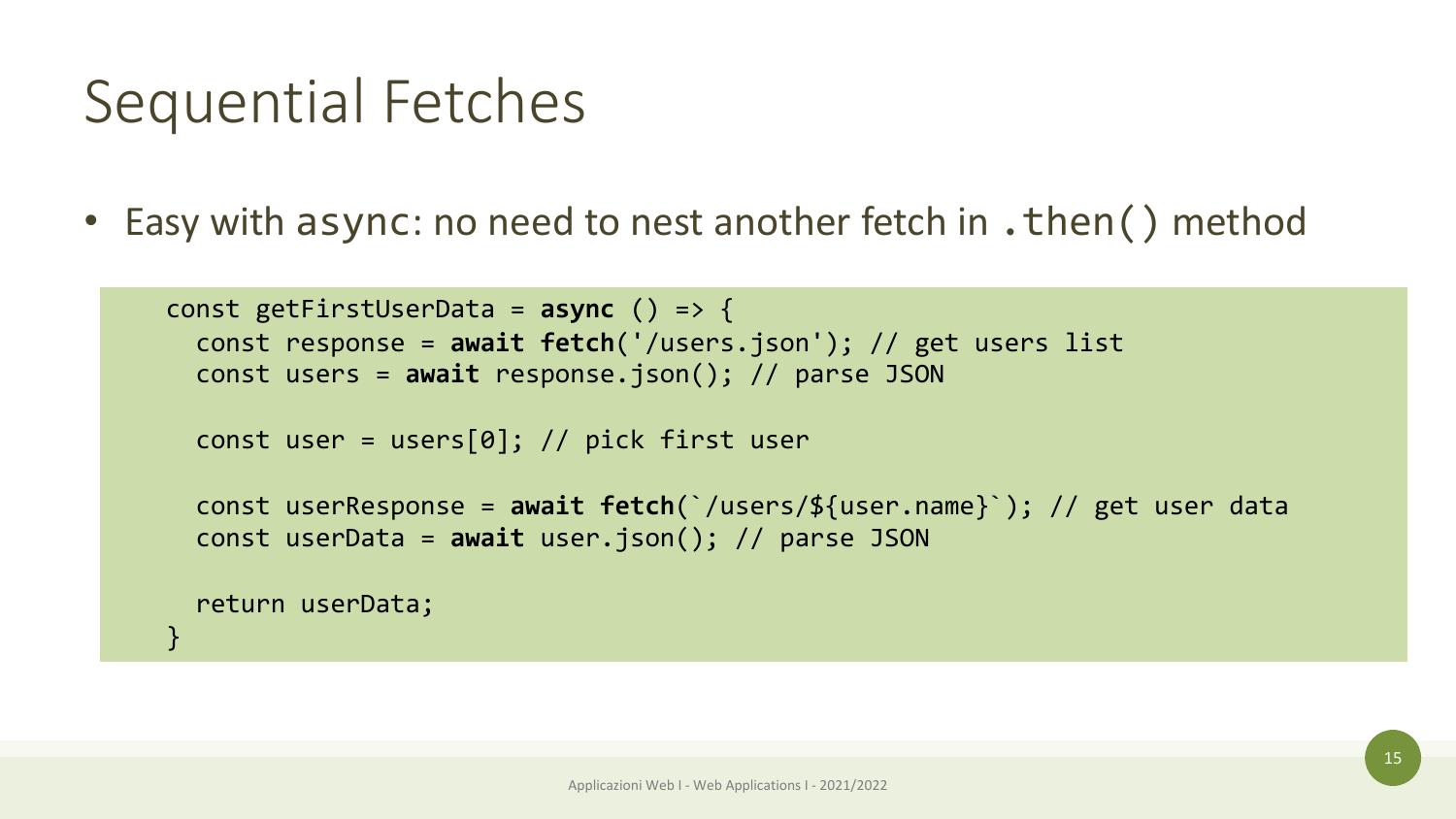#### Parallel Fetches

• Multiple fetches in parallel: use Promise.all()

```
// array of URLs
const urls = [url1, url2];// Convert to an array of Promises
const promises = urls.map(url => fetch(url) );
// Wait only for the fetch Promise
// Run all promises in parallel, wait for all
Promise.all(promises)
  .then(results => { // process according to the order needed by the app
       for (const res of results) res.text().then( t => console.log(t) ); 
  })
  .catch(e \Rightarrow console_error(e))
```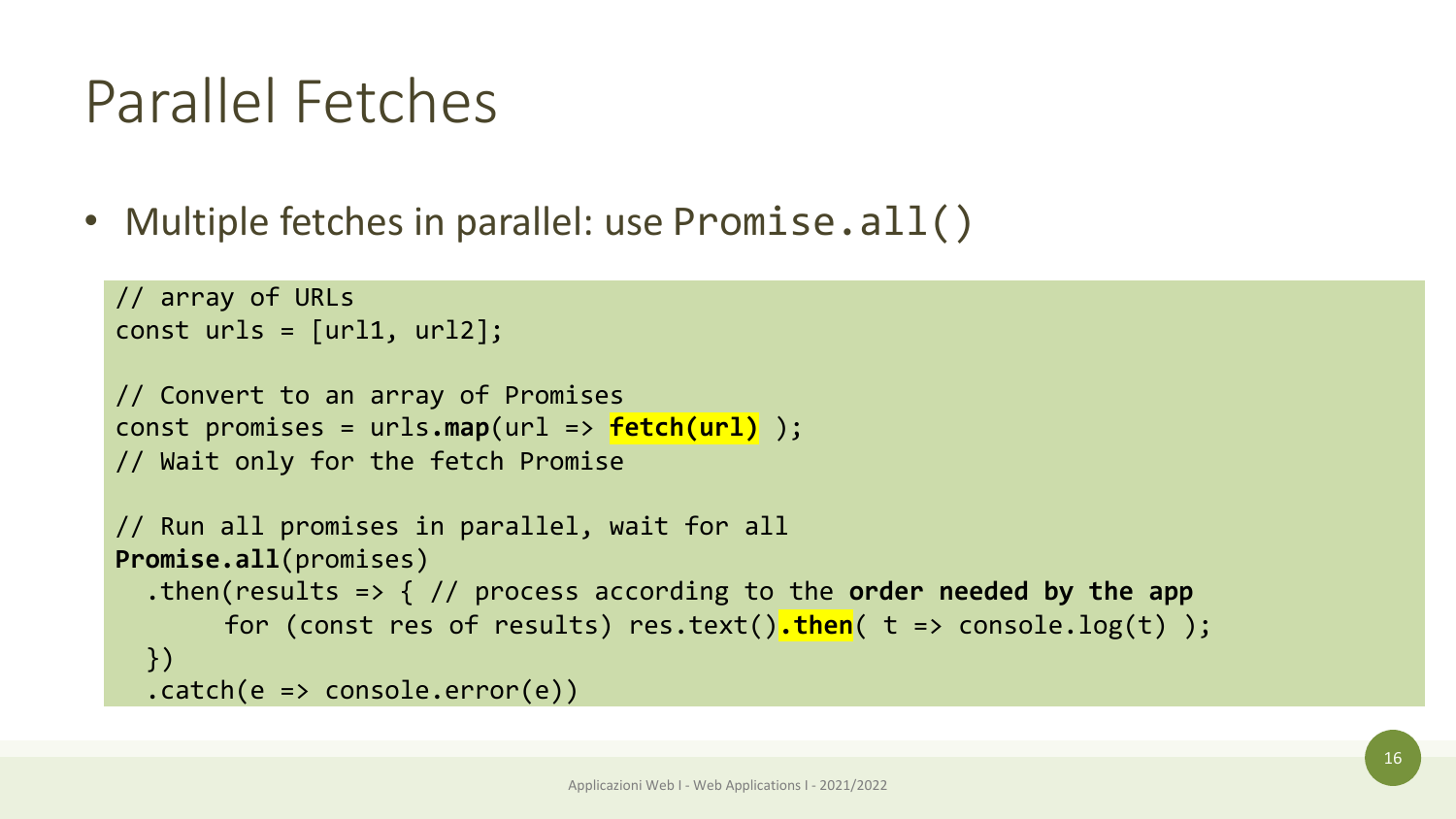# Basic Fetch vs. Other Libraries

- Most common alternative library: **Axios**
	- Does polyfill for older browsers
	- Has an easier way to cancel a request
	- $-$  Has a way to set a response timeout (not supported setTimeout() to call the AbortController.abort
	- $-$  Easier support for progress bar via Axios Progress B quite some code around a ReadableStream objed
	- Performs automatic JSON conversion
	- Provides an easier way to separate responses of parallel
	- Works well also in Node.js (fetch is not included by

 $h$